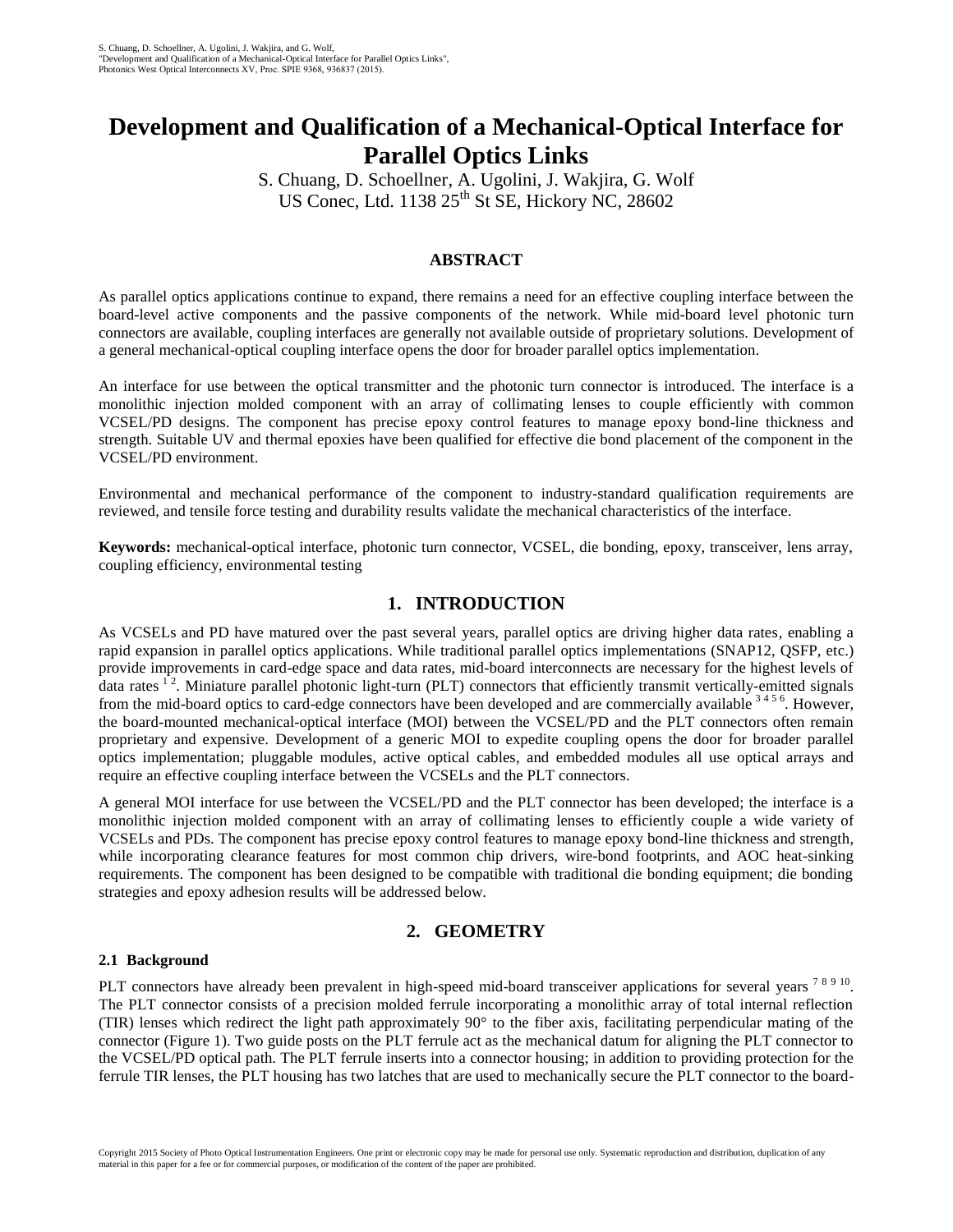mounted MOI. Relying on the latch and post system of the PLT connector for the MOI connection means that the PLT connector can easily and safely be removed and reconnected to the board-level optics repeatedly, which allows for replacement of connectors for different fiber architecture or for cleaning and debugging. In the PLT ferrule, an array of microholes that capture and position the optical fibers are aligned to both the lens locations and the alignment posts located on the bottom of the part. The fiber stop plane, located in front of the microholes, acts as a stop for the fiber array. The combination of these features ensures that the fibers are repeatably and reliably located in the ferrule. In addition, use of the microholes and a permanent stop plane simplifies fiber termination procedures and eliminates all of the conventional ferrule polishing and interferometry requirements. Several different PLT housings are available to support different fiber cabling requirements; both loose round cable and traditional ribbon are supported and the latches mate to the PLT connector and MOI interchangeably.



Figure 1. Assembly of the PLT housing, PLT ferrule, MOI, and VCSEL/PD to modularly couple light from the board-level optics to fiber cables. Inset images show a) variations on PLT housings that support both round loose cable fiber and ribbon fiber, b) critical features in the PLT ferrule, and c) critical features on the MOI.

## **2.2 MOI Geometry**

The MOI's two alignment guide holes accept the matching pins from the PLT ferrule and the two latch-keys mate to the connector housing, as shown in Figure 2. The combination of the holes and latches create a pluggable interface such that the connector can be attached or removed from the board for testing and cleaning, or cable routing purposes, and reliably reconnected for repeatable performance. Together, the PLT and MOI components provide a stable platform for a rematable connector with the micron-level repeatability needed for transceiver applications<sup>11</sup>.

The MOI has an array of lenses that delivers direct coupling between the active board-level optics and the PLT connector, and provides a common platform for the connector seating, regardless of vendor specific active optics. In the transmit configuration, the output from each VCSEL transmitter is collimated by the MOI for transmission into the PLT connector, where the light is focused onto the included multimode fiber. In the receive configuration, the nearly collimated output from the PLT connector is focused by the MOI lens onto the PD.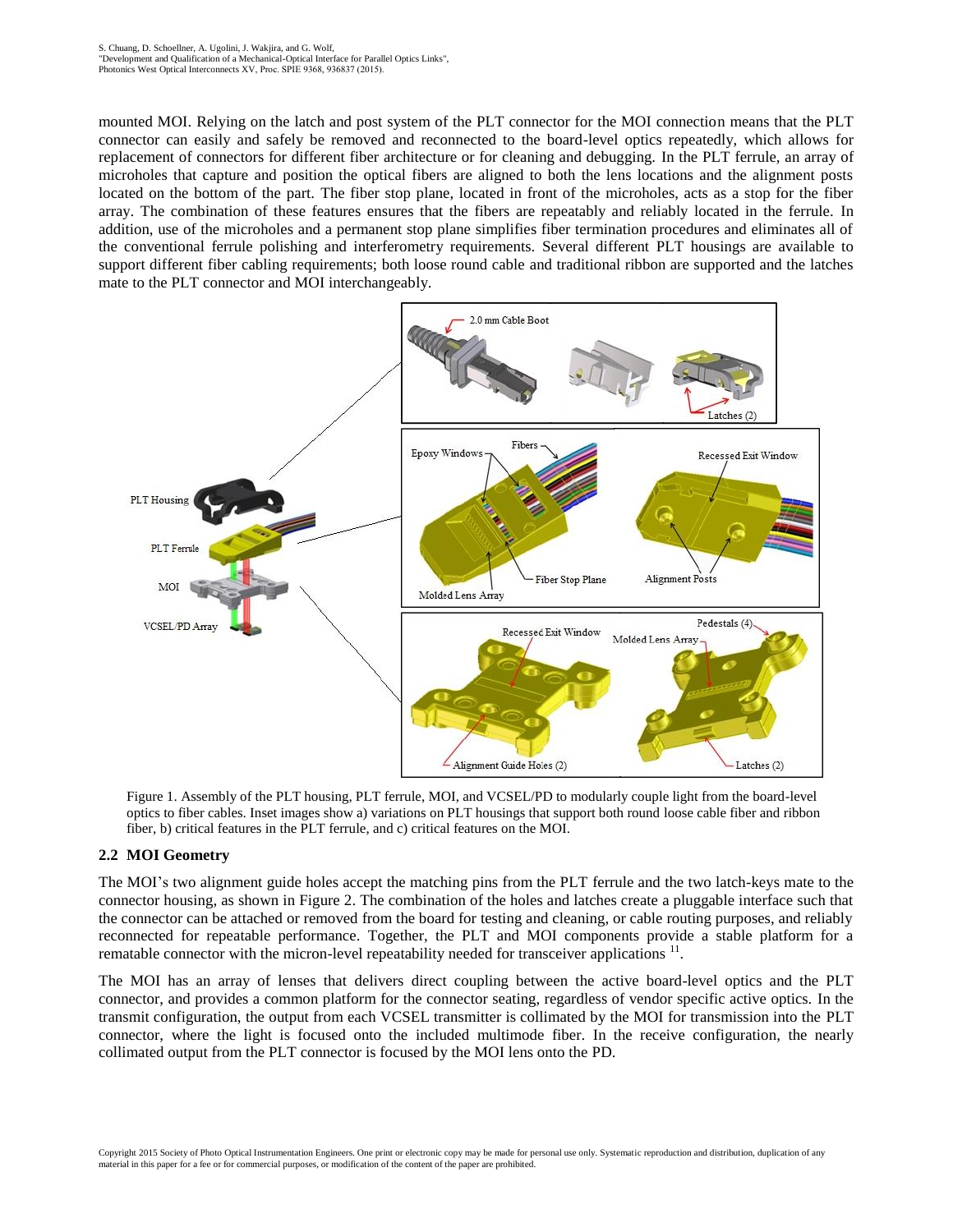# **3. ALIGNMENT AND DIE BONDING**

#### **3.1 Alignment Sensitivity**

In order to accommodate as many possible VCSEL/PD variations as possible, an industry survey of VCSEL/PD parameters was initiated. It quickly became clear that while there is a relatively small range of VCSEL optical values, the corresponding driver, wire-bond, amplifier and copper trace routing implementations vary considerably. Drivers and wire-bonds occupy considerable area around the optical dies, so both the vertical and lateral clearance around the board optics was maximized. VCSELs emissions are typically highly divergent, and that divergence angle puts an upper limit on the vertical clearance height of the MOI lens; the MOI must capture the VCSEL light before the light diverges such that channel crosstalk begins to occur. The resulting clearance heights are shown in Figure 2.

While standard VCSEL arrays cover a broad range of applications, commercially available VCSEL and PD optical parameters are generally similar. Working with VCSEL and PD manufacturers, the following design parameter windows were settled on for the MOI design optimization. The lens prescription was then optimized for simultaneous Tx and Rx performance. The full model provides expected insertion loss performance for Tx, Rx, and full system links using Monte Carlo trials, and the results have been validated through empirical link loss testing  $12$ .



Figure 2. Assembly of the PLT housing and ferrule with the MOI on the circuit board. Light path between the VCSEL/PD and fiber, through the MOI and PLT ferrule is indicated.

|         | <b>VCSEL Die</b><br>Height | <b>VCSEL Aperture</b><br><b>Diameter</b> | <b>VCSEL Divergence</b><br>Angle $(1/e^2)$ | Height      | PD Die   PD Aperture<br><b>Diameter</b> |
|---------|----------------------------|------------------------------------------|--------------------------------------------|-------------|-----------------------------------------|
| Nominal | $150 \mu m$                | 8 um                                     | $25^{\circ}$                               | $150 \mu m$ | $35 \mu m$                              |
| Max     | $200 \mu m$                | 8 um                                     | $32^\circ$                                 | $200 \mu m$ | $55 \mu m$                              |
| Min     | $130 \mu m$                | 6 um                                     | $20^{\circ}$                               | $120 \mu m$ | $30 \mu m$                              |

Table 1. VCSEL and PD criteria used for MOI optical optimization.

#### **3.2 Die Bonding Alignment**

While the lens optimization has been performed to minimize the sensitivity to alignment offsets between the VCSEL and MOI lens, it is still critical to align the parts as close to nominal as possible. For the nominal conditions of Table 1, a lateral misalignment between VCSEL/PD die and MOI lens of less than 10 µm causes no significant degradation in system insertion loss performance. To cover all the cases of Table 1 with no significant insertion loss degradation, an alignment of  $\pm 5$  µm is necessary, which is still reasonable with a typical die bonder. Table 2 shows the average expected insertion loss for each link based on Monte Carlo simulations using the alignment and VCSEL/PD optical parameter variables of Table 3. A full discussion of the sensitivity of each variable and explanation of the results is available, including empirical results validating the die bonding and insertion loss calculations<sup>12</sup>.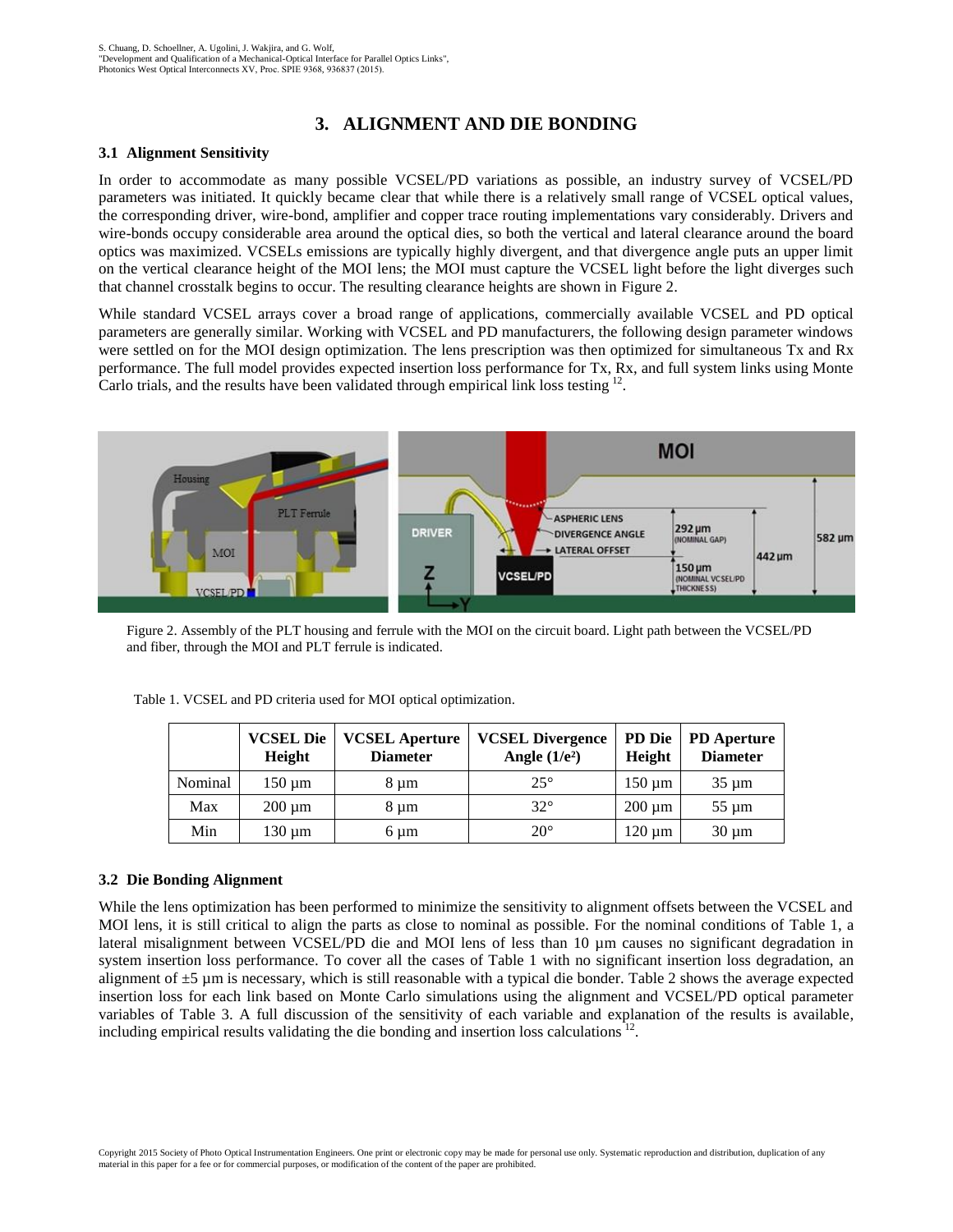Table 2. Expected average insertion loss performance from Monte Carlo simulations.

|      |      | $\vert$ Tx Average (dB) $\vert$ Rx Average (dB) $\vert$ Total link Average (dB) |  |
|------|------|---------------------------------------------------------------------------------|--|
| 1.21 | 1.09 | 2.30                                                                            |  |

Table 3. Variables and values used for Monte Carlo simulations for MOI performance.

| <b>Tolerance Item</b>                     | <b>Nominal</b>   | Min          | Max          |
|-------------------------------------------|------------------|--------------|--------------|
| <b>VCSEL</b> to MOI Lens - Lateral Offset | $0 \mu m$        | $-10 \mu m$  | $+10 \mu m$  |
| <b>VCSEL</b> to MOI Lens - Distance       | $292 \text{ mm}$ | $272 \mu m$  | $312 \mu m$  |
| VCSEL to MOI Lens - Tilt                  | $0^{\circ}$      | $-1^\circ$   | $+1^\circ$   |
| VCSEL Beam - Divergence Angle             | $25^{\circ}$     | $20^{\circ}$ | $32^\circ$   |
| <b>VCSEL</b> Aperture Size                | 8 µm             |              |              |
| PD to MOI Lens - Lateral Offset           | $0 \mu m$        | $-10 \mu m$  | $+10 \mu m$  |
| PD to MOI Lens - Distance                 | $292 \text{ mm}$ | $272 \mu m$  | $312 \mu m$  |
| PD to MOI Lens - Tilt                     | $0^{\circ}$      | $-1^\circ$   | $+1^{\circ}$ |
| PD Aperture Size                          | $55 \mu m$       |              |              |

Lateral alignment of the MOI to the VCSEL/PD die is controlled by aligning the MOI lenses to the optical dies. Figure 3 shows a bird's-eye of both the top and bottom of the MOI. While the lenses are visible through the exit window, aligning the lenses through the part can be error prone, since any angular misalignment of the part during die pickup will be magnified and cause an offset between the lenses and die. Instead, it is recommended to use a direct view of the lens; this is a commonly available function with die bonding equipment either through the use of a stage that pivots the part for a split view during alignment or via a fiducial alignment feature if a direct view is not viable. In either case, alignment to within  $1/3$  of the tolerances assumed in Table 3 has been shown to be quite reasonable  $12$ .



Figure 3. Bird's-eye view of MOI top and bottom, with critical features indicated.

While many die bonders are not as accurate at vertical positioning, the MOI is highly tolerant to vertical misalignment between the MOI and optical die (Table 3). The four pedestals provide sufficient vertical control between the circuit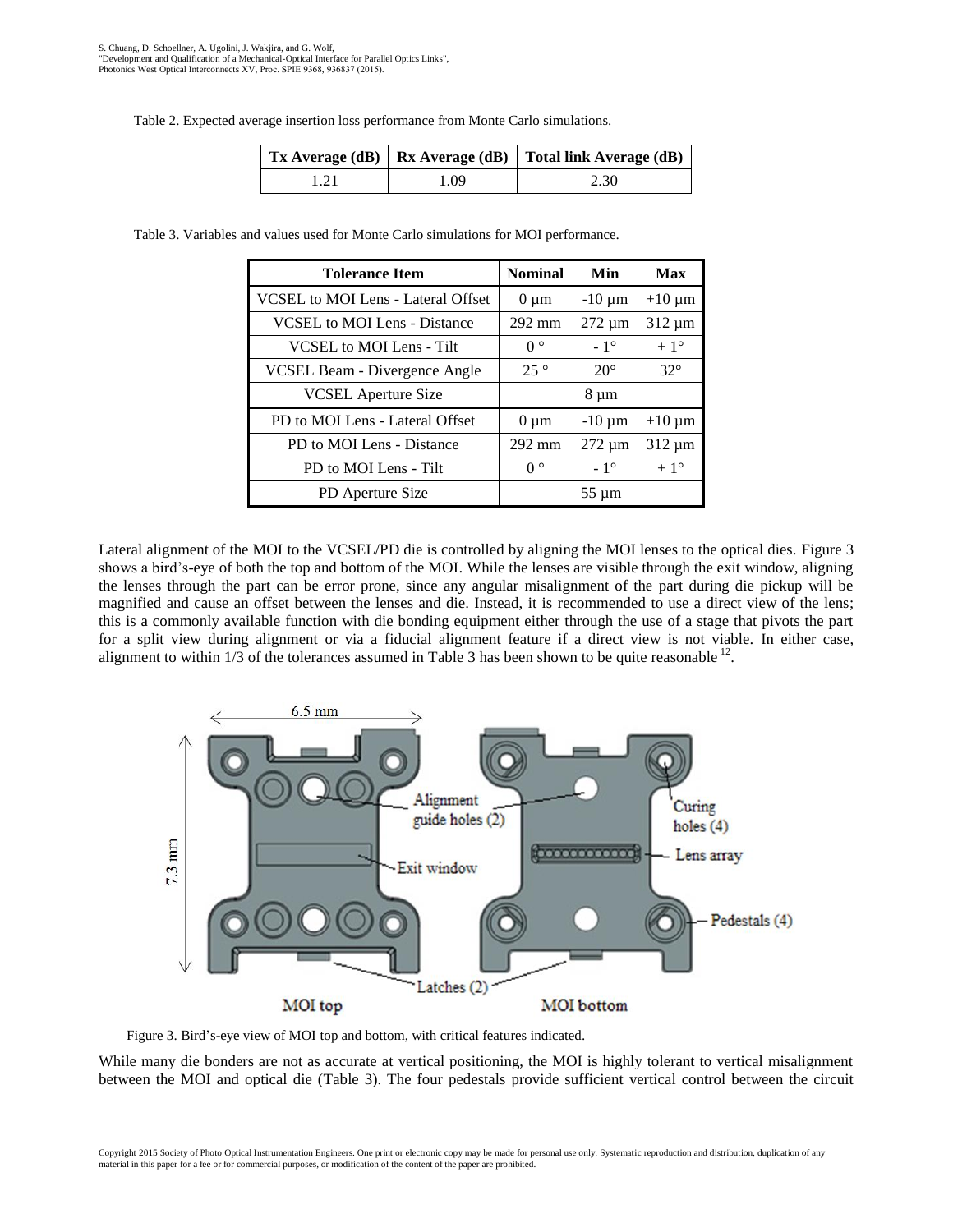board and the MOI lens such that vertical positional tolerance between the die and MOI is not a concern. As die bonders have a wide range of contact forces that can be applied to hold the component in place during bonding, testing was performed to determine the maximum applicable force before deformation occurred in the MOI pedestals. MOIs were placed between parallel metal plates that could be compressed with a vise, with a force gage attached to determine applied force and a digital microscope to determine when compression of the component began. There was no visible damage, either elastic or permanent, below 3 lbs. on any of the parts tested. Most die bonders can hit minimal application forces less than  $1/10<sup>th</sup>$  of that value without any concern.

# **4. ADHESION**

Since the MOI is placed via die bonder, it is necessary to adhere the component in place quickly in a production environment. Therefore, the part and processes have been designed such that UV-curable epoxies can be used to quickly lock the component in place before a secondary epoxy is applied later to ensure structural integrity.

# **4.1 Epoxy Control**

While the vertical alignment is not as critical from an optical performance perspective, vertical placement does play an important role in epoxy bond-line thickness and epoxy placement, and therefore features were designed into the component to control the epoxy location and bond-line thickness. The four pedestals indicated in Figure 3 contact the circuit board directly and straddle the optical dies. Each pedestal contains both a vertical step across the contact pad of the pedestal and a vertical cylinder running through the length of the MOI down the pedestal; these features are visible in both Figure 1 and Figure 2. When the MOI is placed on the circuit board, each pedestal step creates a 100 µm gap where a UV-curable epoxy is used to lock the MOI in place quickly during alignment. Each step is oriented such that the epoxy flow is kept away from critical optical die features; any epoxy movement will be outward from the MOI into non-critical areas. A UV-curable epoxy requires reasonably uniform exposure from the light source; in order to eliminate much of the shading caused by the steps in the pedestals, the cylinders serve as light-guides to allow adequate light exposure both from the sides as well as the top of the MOI. Furthermore, the channels also help control epoxy flow, as excess epoxy also tends to flow up the channels with the added benefit of larger epoxy contact surface and improved adhesion.

Typically, die bonders apply epoxy either by dipping the component in a shallow bath to apply epoxy to the bottom or via syringe by placing controlled drops directly on the board prior to placing the component. Both methods work well with the MOI; the pedestals are deliberately long enough such that dipping the pedestal steps into an epoxy bath does not contaminate the remainder of the part or the lenses.

## **4.2 Epoxy Testing**

A UV-curable epoxy for die bonding the MOI must adhere well to both the substrate and the MOI, have sufficiently high viscosity or thixotropic indices such that it works for both epoxy dispensing methods, and has a low volumetric shrink so the force does not overcome the vacuum hold of the die bonder and move the MOI during curing. It was determined that a viscosity around 2,000-4,000 cps consistently functioned well for both epoxy application methods and still functioned well with the pedestal epoxy wells.

Epoxy adhesion to the substrate and MOI was tested by placing four consistent drops of the DUT epoxy on an FR4 circuit board and then placing the MOI on top and curing per the manufacturer recommendations. Once the epoxy was cured, the MOI was pulled with a force tester mounted normal to the circuit board and the failure point recorded. The PLT housing can be removed from the MOI with a maximum force of 1.6 pounds, so a base pass/fail value of 3.2 pounds was set for epoxy grading purposes. After testing dozens of epoxies, an epoxy was identified that cured consistently with an average pull force of 4.1 pounds, with the appropriate viscosity range. When combined with the other criteria, such as volumetric shrink, a urethane acrylate epoxy was found that satisfied all the criteria (NextGen Adhesives NGAC UV-AB36-HV).

However, while the identified epoxy showed good initial adhesion performance, UV-curable epoxies have historically not shown suitable long-term adhesion performance in fiber optical systems when subjected to enhanced environmental aging. Therefore, the UV epoxy is used as the locking force to secure the MOI during the die bonding, but is not relied on for the final long-term bond strength<sup>11</sup>. For the final adhesive force, traditional thermal cure epoxies used for fiber optic connector systems were tested as a secondary application, using the same shrink, viscosity, and adhesion criteria as above. First, the UV-epoxy was applied and cured with a 365 nm LED source for 30 seconds with a 12mm spot with an irradiance of 300 mW/cm<sup>2</sup>. Then, the thermal epoxy was applied to each of the four corners of the MOI and cured in a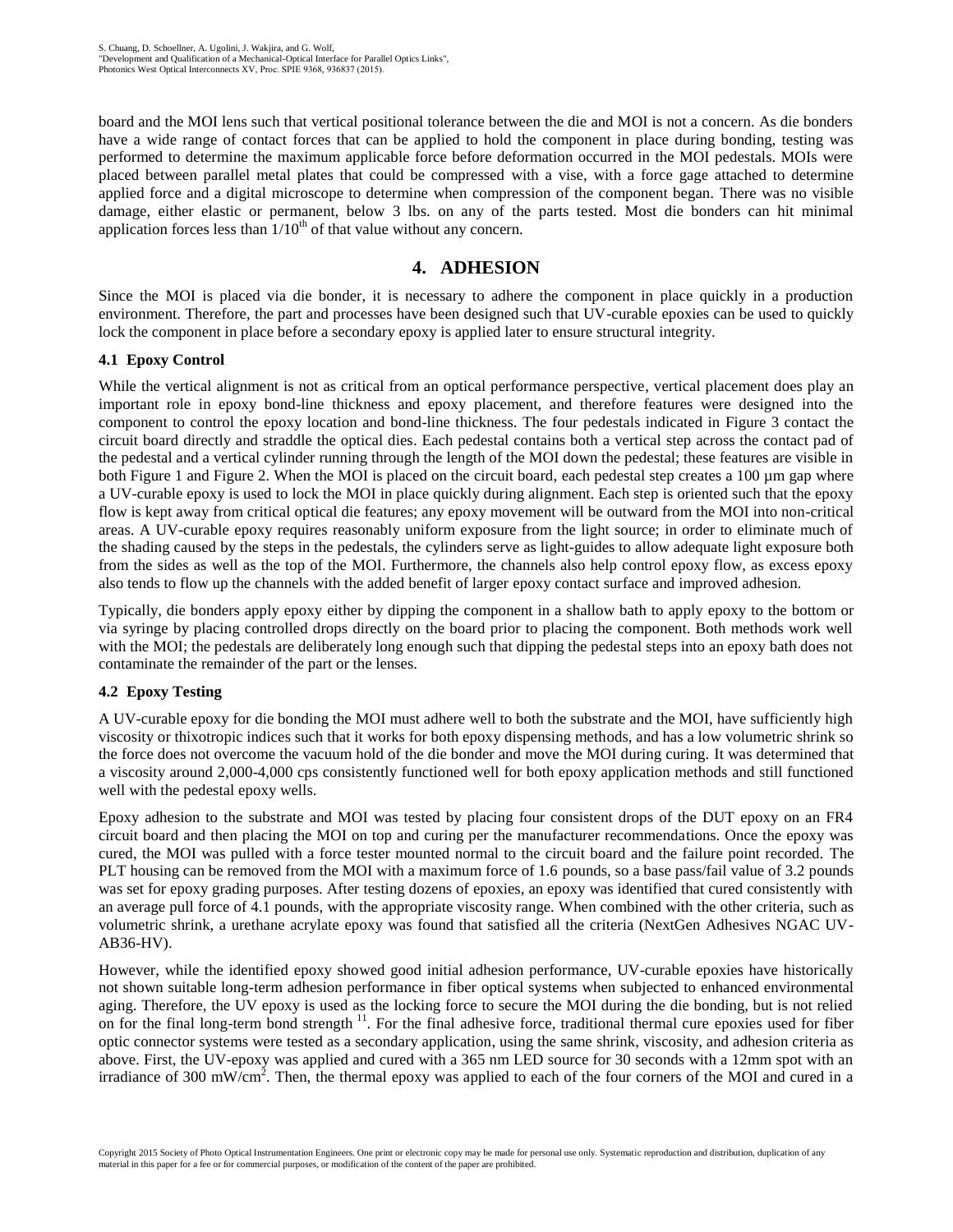standard convection oven at 85ºC for 55 minutes. After screening multiple epoxies, two candidates looked promising: Fiber Optic Center's AB9320 and NextGen Adhesive's NGAC-P907-100. Part performance baselines were established using the pull force metric, and then parts were placed in an environmental test chambers for seven days serially each at 85ºC/85%RH, -40ºC/75ºC cycling with 60 minute ramps and 60 minute cycles, 95ºC/95%RH, and finally 110ºC. Starting with sixteen assemblies using each epoxy, at each test four parts from each epoxy were removed from the chamber and tested. The results of Table 4 show the results of the parts run serially through the entire test; clearly both epoxies performed well through the twenty-eight days of extended testing and easily surpass the 3.2 pound requirement established above. Figure 4 displays all of the results taken during and after the twenty-eight days of environmental testing; even after the full serial test all parts were more than three times the required retention spec.

Table 4. Pull force results (in pounds) of MOI from circuit boards as a baseline and after 28 days of environmental testing.

|         |                 | Average  | Minimum         |          |  |
|---------|-----------------|----------|-----------------|----------|--|
| Epoxy   | <b>Baseline</b> | Post-Env | <b>Baseline</b> | Post-Env |  |
| 907-100 | 19.7            | 13.0     | 15.1            | 12.4     |  |
| 9320    | 19.5            | 10.8     | 12.7            | 99       |  |



Figure 4. Pull force results (in pounds) of MOI from circuit boards as a baseline and after 28 days of environmental testing. The horizontal line at 3.2 pounds indicates the required force specification.

#### **4.3 Durability**

With a viable method to die bond the MOI to the circuit board, mechanical testing of multiple matings to the MOI was tested next. Under normal use, it is anticipated that a MOI component could see several PLT connectors mated to it during testing, fiber routing, cleaning, and prior to the final use in an AOC or similar application. Therefore, four unused MOI components were bonded to circuit boards, and then a PLT connector mated to each one 100 times with no cleaning between each mate. After 50 and 100 mates, images were taken and compared to the initial images; no discernable markings or damage were found on any of the connectors or MOI components after 100 mates.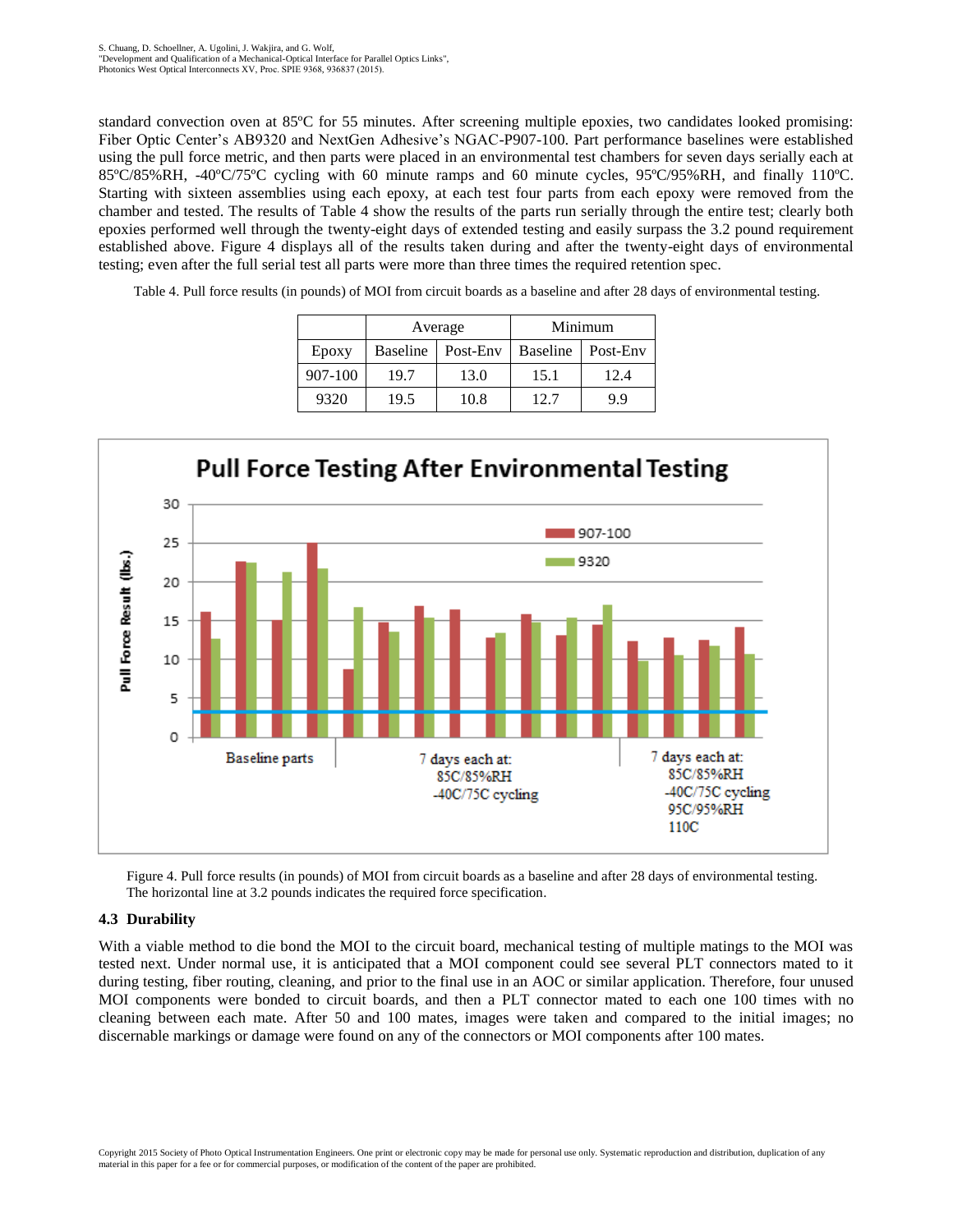#### **4.4 Sealing**

While the MOI is well attached to the circuit board with the lenses in an unexposed condition and the PLT ferrule lenses are protected by the PLT housing, there are cases where the final assembly may be used in a condensing or harsh environment. In these cases, there is as much concern about the exposed optical die wire bonds and optics as there is with the MOI lenses. In order to protect the entire system, UV-curable gasketing materials were investigated that could seal the entire MOI or even to encapsulate the MOI/PLT connection to the surface of the circuit board to seal all sensitive electrical and optical components. UV-curable gaskets have high viscosities such that wicking below the MOI into sensitive optical area will not occur, are easy to apply, quickly cured before movement or wicking can occur, and generally do not outgas. Two potential candidates, Dymax GA-140 and GA-201 were identified after the initial screening; as both are used for automotive gasketing applications, they appeared to be sufficiently durable. For each of those materials, the epoxy testing regime was repeated; MOI parts were attached to circuit boards with the UV-cure epoxy, and then the gasket material applied around the MOI. The same environmental testing scheme was followed, with four baseline parts of each material and four parts pulled from environmental chambers after a twenty-eight day serial test of seven days each at 85ºC/85%RH, -40ºC/75ºC cycling with 60 minute ramps and 60 minute cycles, 95ºC/95%RH, and finally 110ºC.

While the gasket material has a low holding force, it is important to remember it was selected to seal the surfaces and retain contact; the main retention force would still be provided by the thermal epoxies listed above. However, the thermal epoxy was deliberately omitted from this test such that the sealant was clearly the material under test. As the AB36-HV UV epoxy used to tack the MOI down will not continue to hold securely after the prescribed extreme environmental regime, any measured force after the test is a direct measure of the gasketing material's adhesion to the MOI and circuit board. From Figure 5, it is evident that both gasketing materials survived the environmental testing and are capable of sealing the MOI or the entire MOI/PLT system to protect the MOI and optical dies in harsher environments. In addition, thorough visual inspection after the environmental qual revealed no defects or breaks in any of the gasket surfaces.



Figure 5. Pull force results (in pounds) of MOI from circuit boards as a room-temperature baseline and after 28 days of environmental testing.